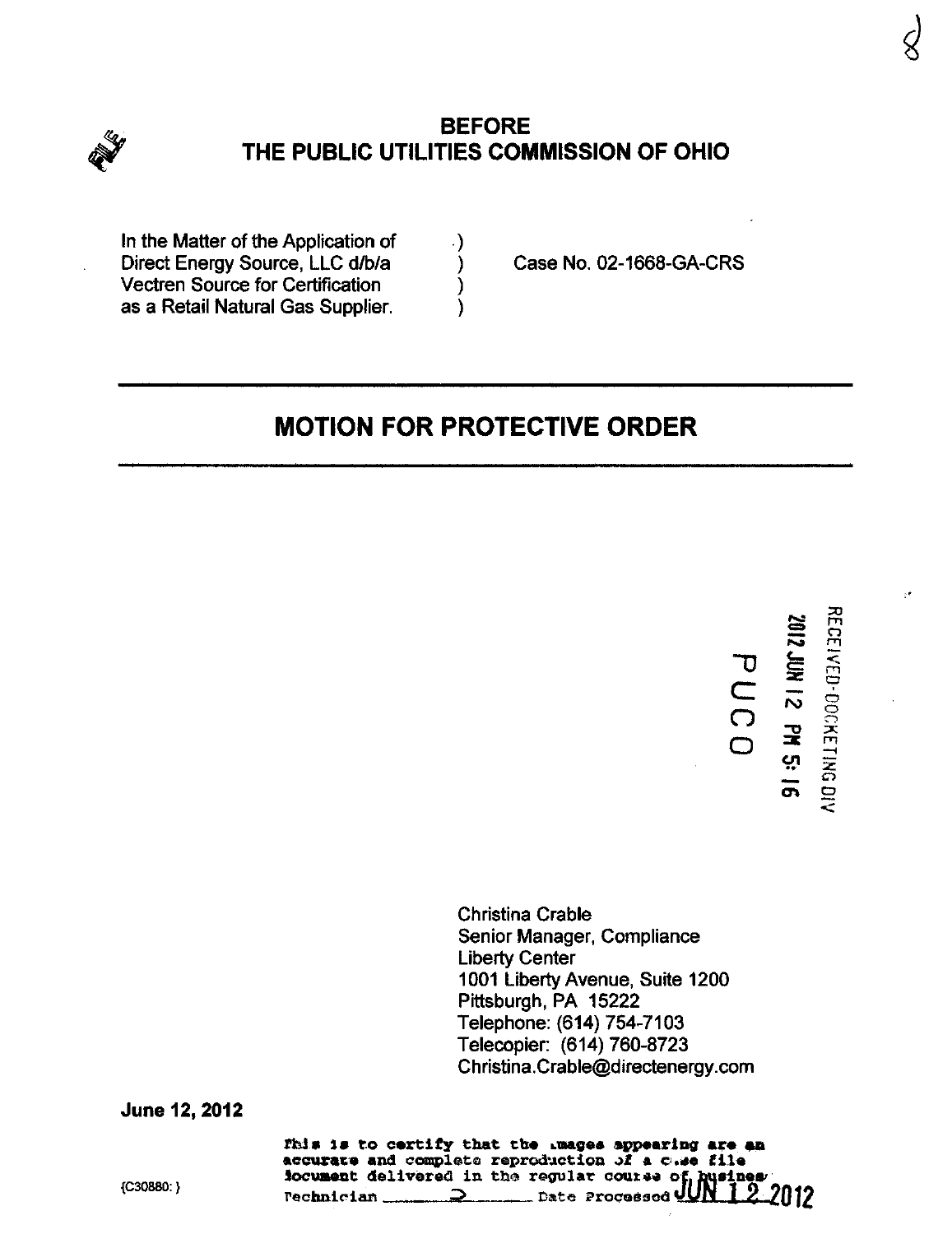### BEFORE THE PUBLIC UTILITIES COMMISSION OF OHIO

In the Matter of the Application of Direct Energy Source, LLC d/b/a (a) Case No. 02-1668-GA-CRS Vectren Source for Certification (1) as a Retail Natural Gas Supplier.

#### MOTION FOR PROTECTIVE ORDER

Pursuant to the provisions of Rule 4901-1-24(D) of the Ohio Administrative Code ("O.A.C."), Direct Energy Source, LLC d/b/a Vectren Source ("Direct Energy Source") respectfully moves the Public Utilities Commission of Ohio ("Commission") to issue a protective order to protect the confidentiality of and prohibit the disclosure of certain documents filed simultaneously with this motion in the above-captioned docket. The documents in Exhibits C-4 Financial Arrangements ("Exhibit C-4") and C-5 Forecasted Financial Statements ("Exhibit C-5"), contain competifively sensitive and highly proprietary business financial information comprising of trade secrets. These documents have been clearly marked as confidenfial and are hereby filed under seal, separate from the remainder of the materials that comprise Direct Energy Source's Renewal Certification Application filed simultaneously with this Motion.

The grounds for the instant Motion are set forth in the attached Memorandum in Support.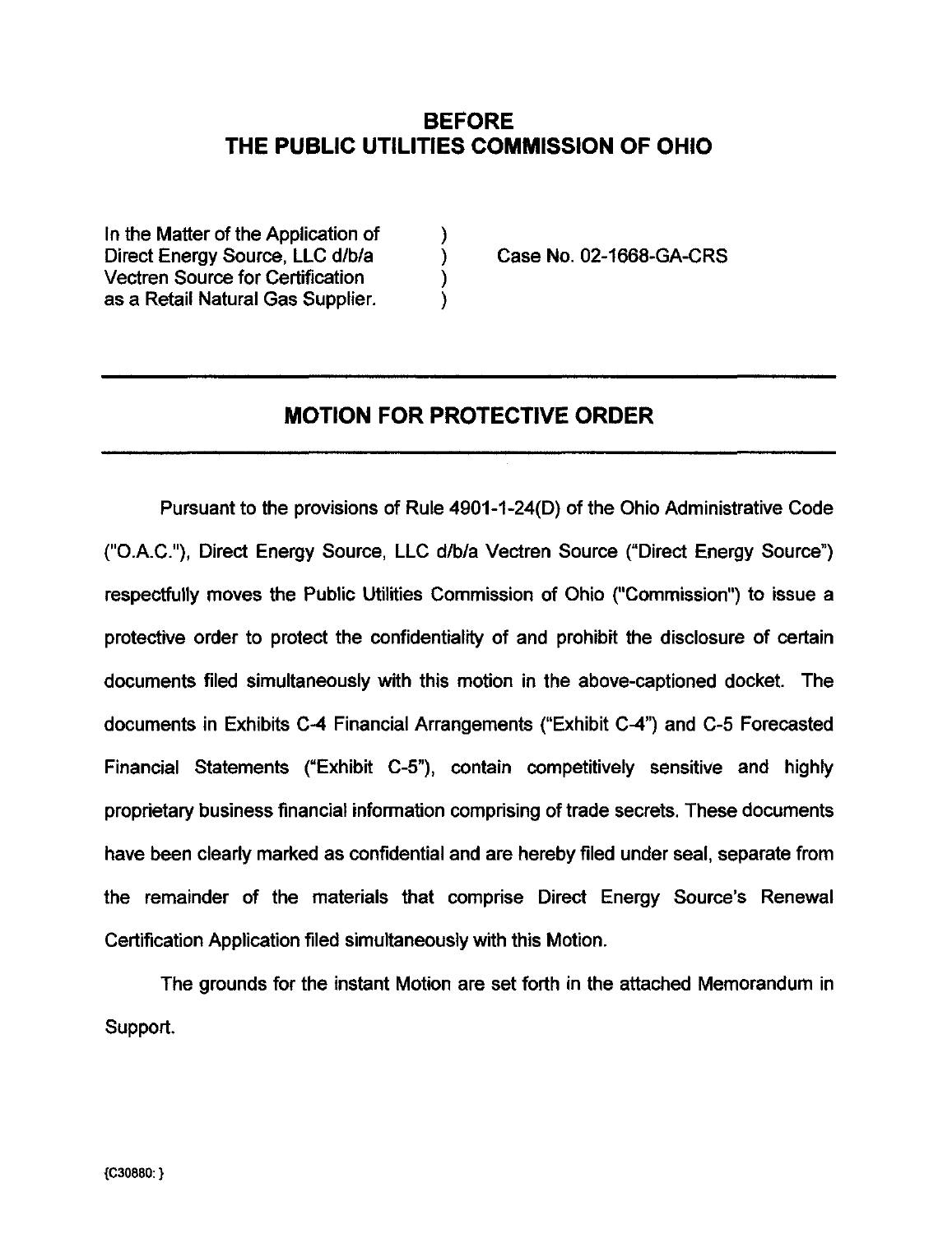Respectfully submitted,

 $\epsilon$  Cel

Chrisfina Crable Senior Manager, Compliance Liberty Center 1001 Liberty Avenue, Suite 1200 Pittsburgh, PA 15222 Telephone: (614) 754-7103 Telecopier: (614) 760-8723 [Christina.Crable@directenergy.com](mailto:Christina.Crable@directenergy.com)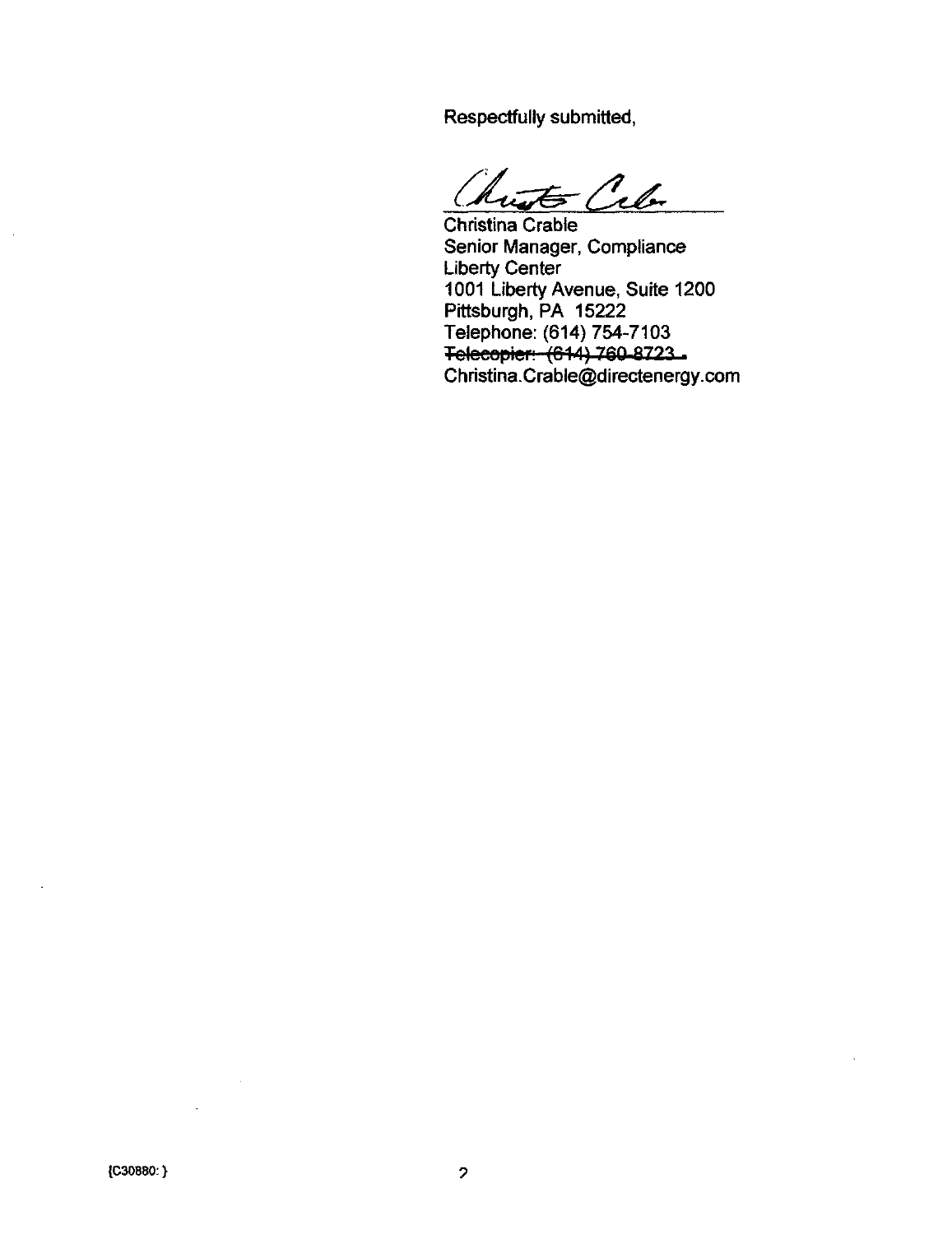#### BEFORE THE PUBLIC UTILITIES COMMISSION OF OHIO

In the Matter of the Application of Direct Energy Source, LLC d/b/a (a) Case No. 02-1668-GA-CRS Vectren Source for Certification ) as a Retail Natural Gas Supplier.

#### MEMORANDUM IN SUPPORT

Contemporaneously with this Motion for Protective Order and Memorandum in Support, Direct Energy Source filed its Renewal Certification Applicafion for Competitive Retail Natural Gas Suppliers ("CRNGS"). The Application contains all of the required information and materials in accordance with the Commission's Renewal Certification Filing Instrucfions for Competitive Retail Natural Gas Suppliers and Rule 4901-1-24, O.A.C. As part of the Applicafion materials, the Commission requested information regarding Direct Energy Source's financial arrangements (Exhibit C-4) and forecasted financial statements (Exhibit C-5). Direct Energy Source, LLC has submitted the requested informafion under seal because the documents contain competitively sensitive and highly proprietary business financial information, which require confidential treatment. Consequently, Direct Energy Source requests that the Commission maintain the confidential nature of these documents and the information contained therein, and protects the documents from public disclosure.

3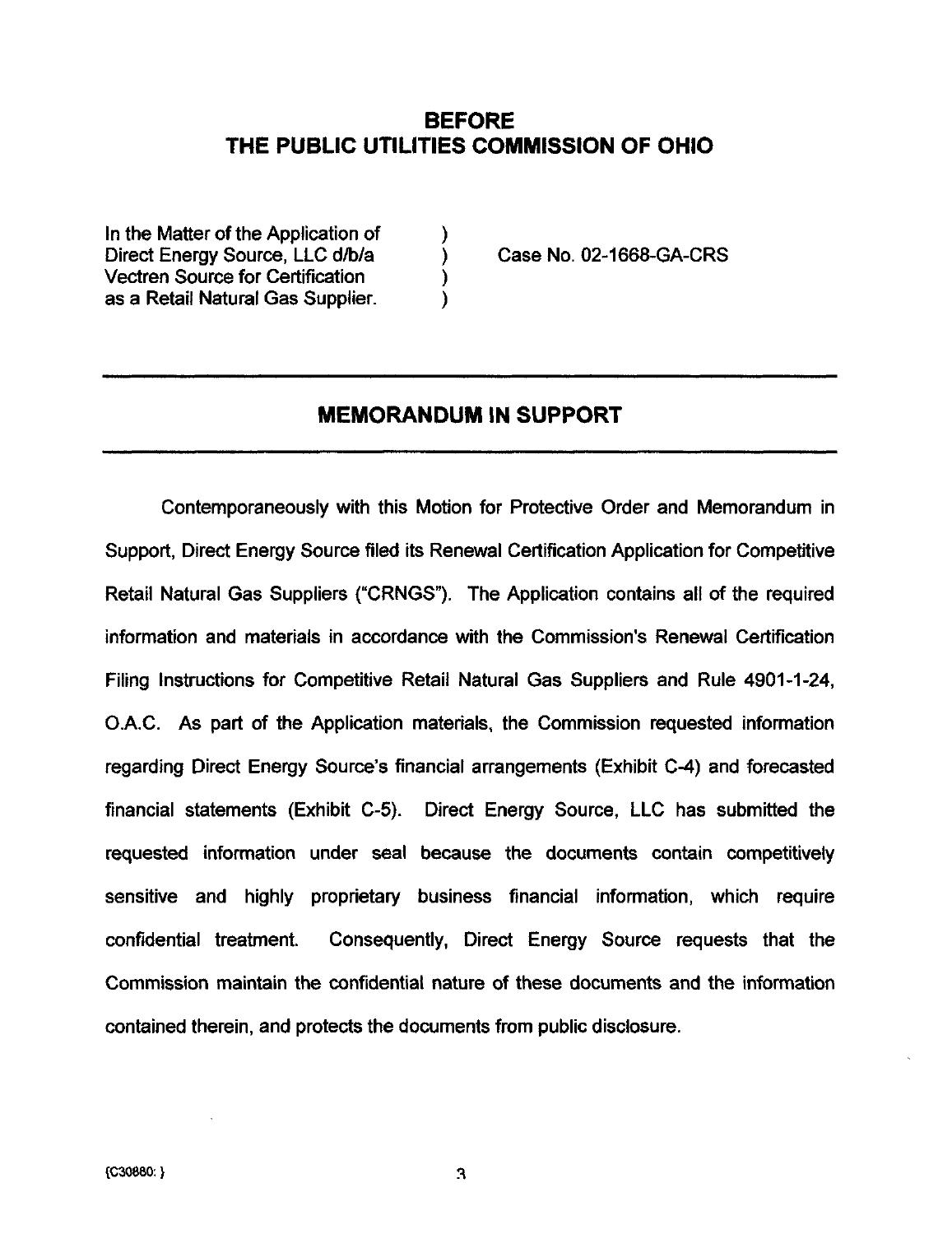Specifically, Direct Energy Source's asks the Commission to issue a protective order consistent with the Commission's handling of confidenfial information submitted with previous Vectren Source certification/recertification applications.<sup>1</sup> The Commission granted Vectren Source protective treatment of Exhibits C-4 and C-5 in their enfirety in each of Vectren Source's previous certification/recertification applications. The Commission has also granted Exhibit C-4 partial protective treatment in all of Vectren Source's previous recertificafion applications, shielding from disclosure the entity names contained within the Financial Services and Security Agreement as well as the terms of all promissory notes. Therefore, regarding Direct Energy Source, LLC 2012 CRNGS recertification Application, Direct Energy Source respectfully requests the Commission again grant protective treatment of (1) Exhibits C-5 in their entirety and (2) Exhibit C-4 to the extent it contains the terms of promissory notes as well as enfity names in the Financial Services and Security Agreement.

Rule 4901-1-24(D), O.A.C, provides for the issuance of an order that is necessary to protect the confidentiality of informafion contained in documents filed at the Commission to the extent that state and federal law prohibit the release of such information and where non-disclosure of the information is not inconsistent with the

See In the Matter of the Applications of the Following Entities for a Certificate to Provide Competitive Retail Natural Gas Service in Ohio, PUCO Case Nos. 02-1654-GA-CRS, etal., Entry at 3 (July 14, 2003); In the Matter of the Applications of Vectren Retail, LLC, d/b/a as Vectren Source, etal., for Certification as Retail Natural Gas Suppliers in the State of Ohio, PUCO Case Nos. 02-1668-GA-CRS, ef a/, Entry at 3 (August 11, 2004); In the Matter of the Application of Vectren Retail, LLC, d/b/a Vectren Source for Certification as a Retail Natural Gas Supplier, PUCO Case No. 02-1668-GA-CRS, Entry at 3 (August 11, 2006); In the Matter of the Application of Vectren Retail, LLC, d/b/a Vectren Source for Certification as a Retail Natural Gas Supplier, PUCO Case No. 02-1668-GA-CRS, Entry at 4-5 (January 8, 2007); In the Matter of the Application of Vectren Retail, LLC, d/b/a Vectren Source for Certification as a Retail Natural Gas Supplier, PUCO Case No. 02-1668-GA-CRS, Entry at 4 (July 18, 2008); In the Matter of the Application of Vectren Retail. LLC, d/b/a Vectren Source for Certification as a Retail Natural Gas Supplier, PUCO Case No. 02-1668-GA-CRS, Entry at 3 (July 19, 2010); In the Matter of the Application of Vectren Retail, LLC, d/b/a Vectren Source for Certification as a Retail Natural Gas Supplier, PUCO Case NO.02-1668-GA-CRS & 11-1078-EL-CRS, Entry at 9 (January 30, 2012).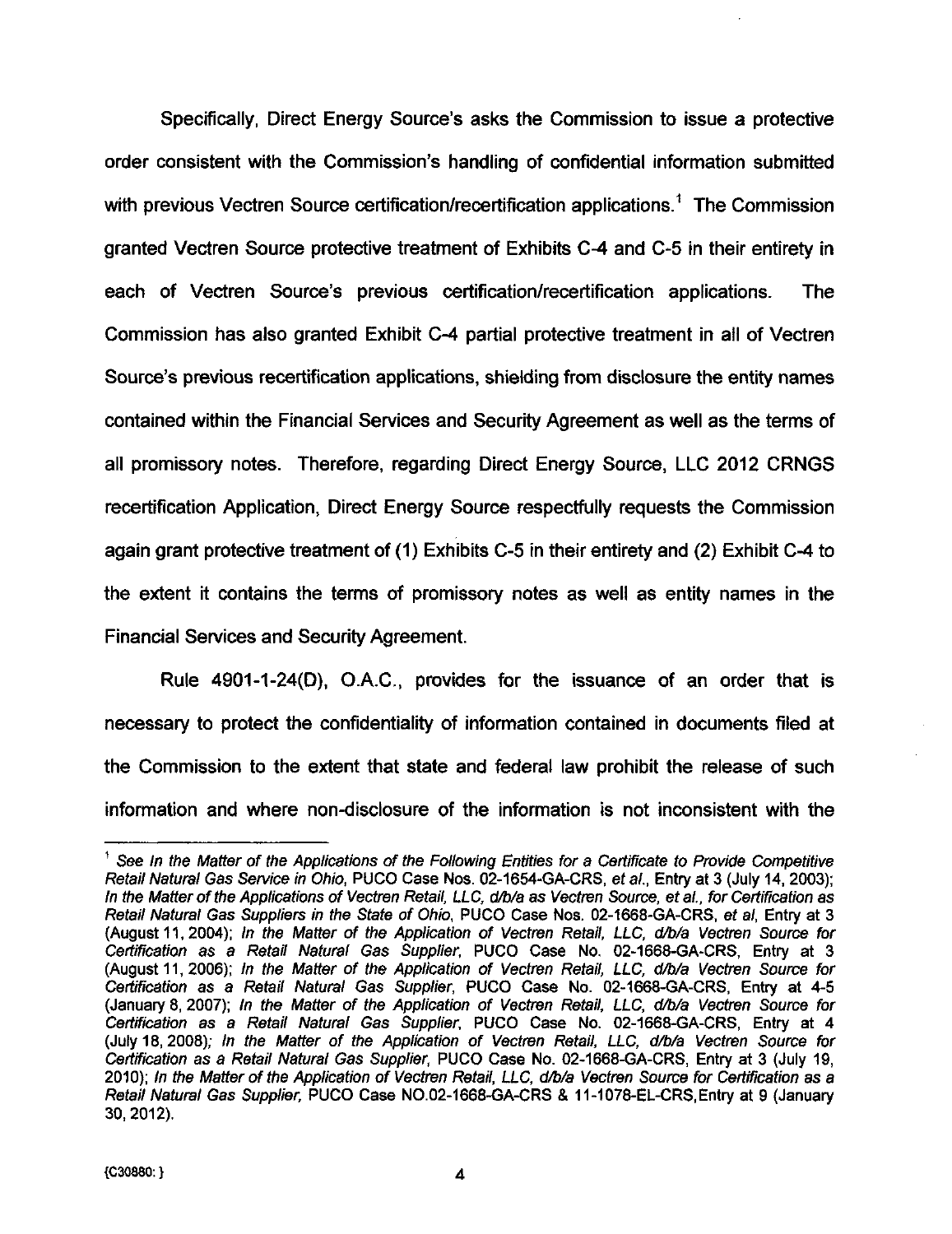purposes of Tifie 49 of the Revised Code ("R.C."). State law recognizes the need to protect informafion that is confidential in nature, as is the information contained in Exhibits C-4, and C-5. Section 4929.23(A), R.C., specifically permits the Commission to grant confidentiality to competitive information.<sup>2</sup> Sections 4901.12 and 4905.07, R.C., facilitate the protection of trade secrets in the Commission's possession. $3$  Sections 4901.12 and 4905.07, R.C., reference Section 149.43, R.C., and therefore incorporate the provision that excepts from the public record information and records of which the release is prohibited by law.<sup>4</sup> State law prohibits the release of information meeting the definition of a trade secret. Additionally, non-disclosure of the information will not impair the purposes of Title 49 as the Commission and its Staff will have full access to the requested information in order to complete their review process.

The documents and information contained in Exhibits C-4 and C-5 are comprised of competitively sensitive and highly proprietary business financial information falling within the statutory characterization of a trade secret as defined by Section 1333.61(D), R.C. The definition of trade secret contained in Section 1333.61(D), R.C., is as follows:

 $2$  Section 4929.23(A), R.C., provides: "A retail natural gas supplier or governmental aggregator subject to certification under section 4929.20 of the Revised Code shall provide the public utilities commission with such information, regarding a competitive retail natural gas service for which it is subject to certification, as the commission considers necessary to carry out sections 4929.20 to 4929.24 of the Revised Code. The commission shall take such measures as it considers necessary to protect the confidentiality of any such information."

 $3$  Section 4901.12, R.C., provides: "Except as otherwise provided in section 149.43 of the Revised Code and as consistent with the purposes of Title XLIX [49] of the Revised Code, all proceedings of the public utilities commission and all documents and records in its possession are public records."

Section 4905.07, R.C, provides: "Except as provided in section 149.43 of the Revised Code and as consistent with the purposes of Title XLIX [49] of the Revised Code, all facts and information in the possession of the public utilities commission shall be public, and all reports, records, files, books, accounts, papers, and memorandums of every nature in its possession shall be open to inspection by interested parties or their attorneys."

 $4$  Section 149.43(A)(1)(v), R.C., provides in part: "Public record' does not mean records the release of which is prohibited by state or federal law."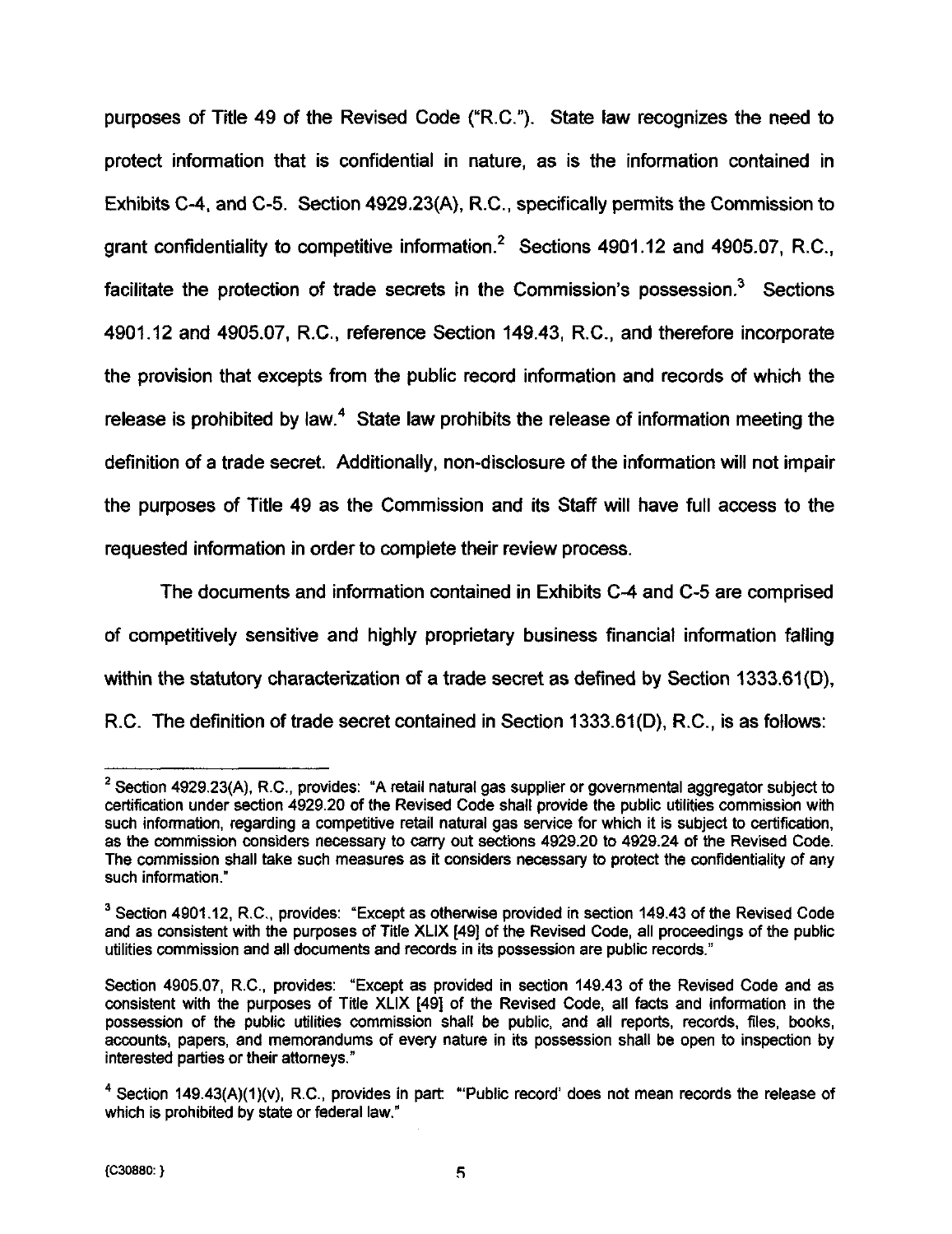"Trade secret" means information, including the whole or any portion or phase of any scientific or technical information, design, process, procedure, formula, pattern, compilation, program, device, method, technique, or improvement, or any business information or plans, financial information, or listing of names, addresses, or telephone numbers, that satisfies both of the following:

(1) It derives independent economic value, actual or potenfial, from not being generally known to, and not being readily ascertainable by proper means by, other persons who can obtain economic value from its disclosure or use.

(2) It is the subject of efforts that are reasonable under the circumstances to maintain its secrecy.

Section 1333.61(D), R.C. (emphasis added).

Clearly, financial arrangements and forecasted financial statements contain proprietary data and are confidential as trade secrets. Public disclosure of this information would jeopardize Direct Energy Source's business position in negotiations with other parties and its ability to compete. Direct Energy Source asserts that this information is not generally known by the public and is held in confidence in the normal course of business. Therefore, Direct Energy Source reasonably requests that the identified financial information contained in Exhibits C-4 and C-5 in this certificate renewal Application be deemed to contain trade secrets, and thus, be treated as confidenfial by this Commission and its Staff.

WHEREFORE, Direct Energy Source respectfully requests that this Motion for Protective Order be granted for the reasons set forth herein.

6